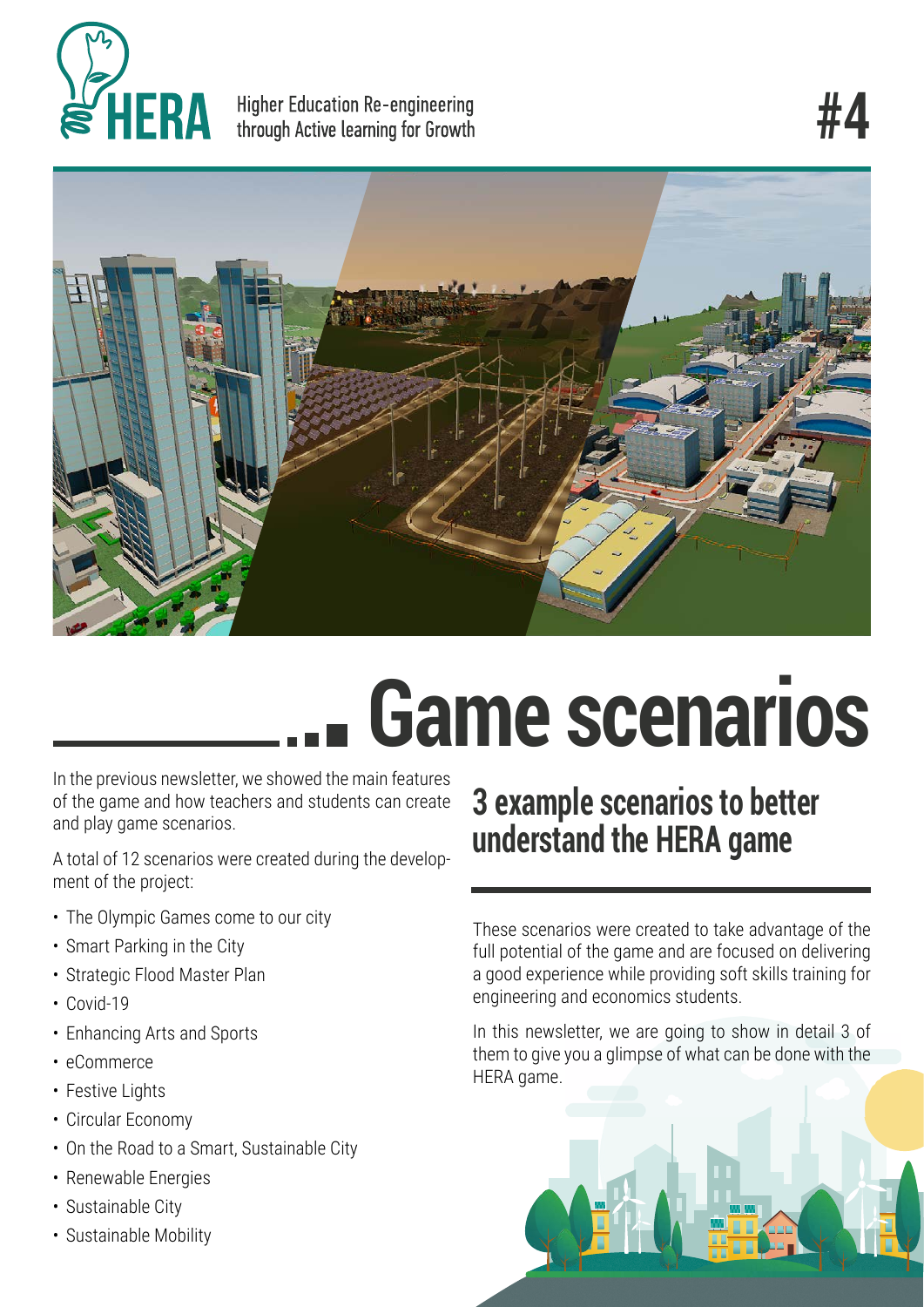### **The Olympic Games**

The game is situated in the context of a city intended to develop a new Olympic Village to host the upcoming Olympic Games. The players are responsible for building the needed sports facilities, infrastructure and accommodation for the event.



**Olympic games scenario. This image shows the cell phone coverage layer in an almost complete Olympic Village. This is just one of the essential services needed for the city to work properly.**

The new area should also have commercial areas, public services and everything needed to make it functional and enjoyable. This is also an opportunity to improve other aspects of the city that the students may consider if they manage to fit it in the budget, like pollution control, public services coverage, overall happiness, etc.

The solution can be approached in different ways, since they can create a separate village connected to the existing city or they can integrate the new elements in the city taking advantage of some of the existing assets.

Four roles are foreseen that students will play simultaneously, each one with its own objectives to fulfill and its own capabilities. The four roles are:

#### **Role 1**

A private builder, who is responsible for the construction of 5 stadiums, accommodation for 1200 athletes and 800 visitors, and culture offerings in the Olympic village. This role can build and bulldoze housing and culture/ sports.

#### **Role 2**

A public builder, who is responsible for the construction of public roads, transportation and public services in the Olympic Village. Any terraforming needed must be done by the public builder. The public builder can also support the pollution control manager with this task. This role can build and bulldoze infrastructure and public services.



#### **Role 3**

A communications and commerce manager, who is responsible for providing internet and phone coverage to the Olympic Village, fixing any possible problems with those in the city and building new commercial establishments. This role can build and bulldoze commerce and infrastructure.

#### **Role 4**

An energy and pollution manager, who is responsible for providing a clean and affordable energy solution for the new Olympic Village, while keeping pollution in line and reducing it if possible. Pollution control task can be supported by the public builder.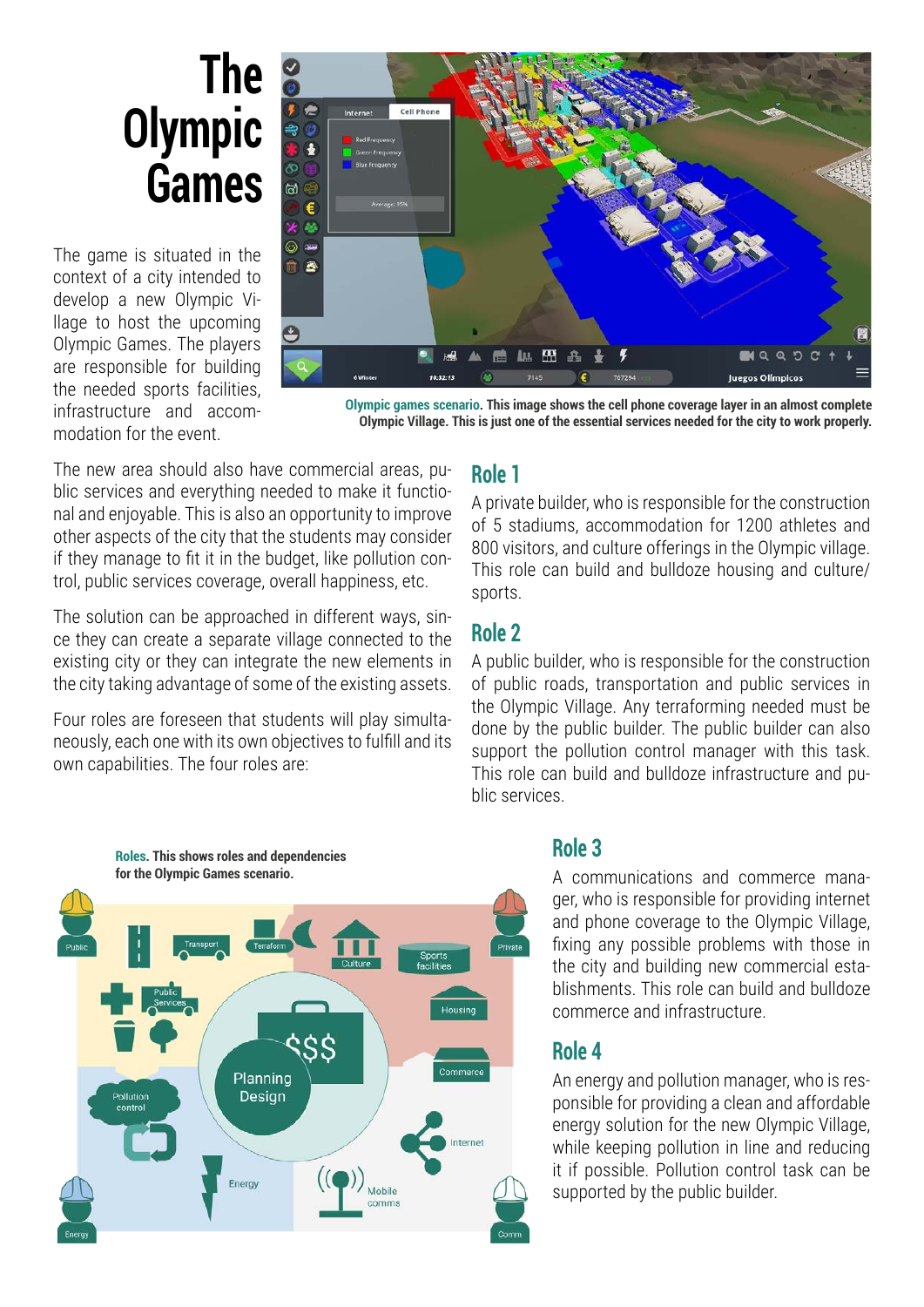# **Smart Parking in the City**

With technology it is possible to create a smart sensor, internet-based system in the city to optimize the search time for parking and direct cars towards nearest available parking facilities, called smart

parking. The parking problem can be diminished and herby the CO2 emissions. However, the establishment of the smart sensor internet infrastructure comes with a cost as do the establishment of parking facilities.

The smart sensor internet infrastructure must be built to fit the roads and parking facilities and therefore, there must be internet coverage in the city for the smart parking system to work. The parking facilities need to be established in a city where there are probably not many spots for the smart parkings. Therefore, a negotiation needs to take place among the stakeholders in relation to whether it is best to tear down existing buildings to build smart parking spaces or to live with the traffic. Additionally, some inhabitants of the city do not favor the idea of having cars in the city center and will therefore will possibly argue against the idea of smart parking.

Following are some suggestions for roles that students may undertake:

**Role 1** The maire of the city. This role can give permission to build internet infrastructure, establish smart parking lots, build building and tear down existing buildings. Also, the maire is a person in the city that needs to make all inhabitants happy. The maire therefore, must keep an eye on creating happiness for inhabitants and car owners, but also to lower pollution, and keeping the city's money at a good, sound level. The maire must work to establish compromises amongst the other roles of the scenario game. The maire has many interests: to increase happiness in the city, to increase the revenue of the city, and to reduce air pollution in the city.

**Role 2** The internet service provider. This role has an interest in building as much internet infrastructure in the city as possible and best so that the city is with 100% coverage. The internet service provider can build ISP buildings to ensure the internet infrastructure but at the

**A view of the Smart Parking in the City scenario. Parks, museums and sports facilities increase happiness in the city.**

same time this role needs permission by the maire of the city, and needs money to establish the ISP buildings. The internet service provider additionally needs to talk with the parking contractor to figure out where to prioritize the ISP buildings and internet coverage first. The internet service provider has an interest in establishing internet in the city but also to increase the revenue of the role.

**Role 3** The parking contractor. This role has a commercial interest in establishing smart parking lots. The parking contractor an only establish smart parking lots with a permission from the maire to tear down or establish the smart parking facilities. Additionally, this role needs to agree with the internet service provider where the internet must have best coverage to support the smart parking. The parking contractor can tear down existing buildings, and establish a smart parking facility in agreement with the internet service provider. The parking contractor has an interest in establishing smart parking in the city and in that way reduce traffic in the city center (which is a special traffic focused area in the game), but also this role wants to increase the revenue.

**Role 4** The lobbyist. This role is both an inhabitant of the city as well as an lobbyist that has a saying in the city administration. The lobbyist does not like cars in the city center has an overall goal to reduce pollution as well as traffic in the city center. The lobbyist will not be fond of tearing down buildings to establish more parking in the city center and will work against that and for more public transport. The lobbyist works to create impact on the maire to give fewer or less admissions to tear down buildings and approve the smart parking (which will not prevent cars in the city center). The lobbyist has a goal to be happy, and to have less pollution in the city center and less traffic.